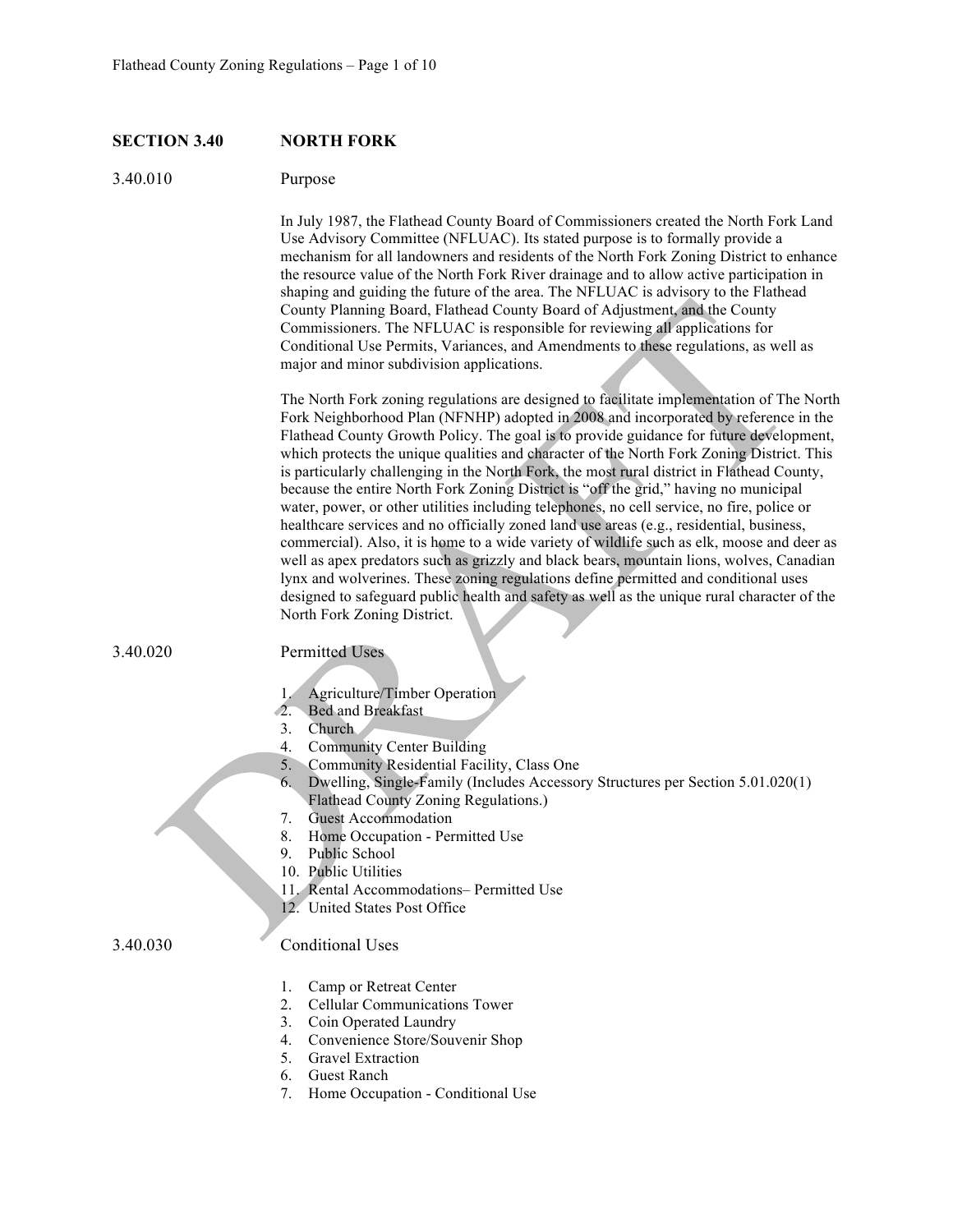|          | 8.<br>Hostel<br>Private School<br>9.<br>10. Public Showers<br>11. Rental Accommodations – Conditional Use<br>12. Restaurant/Tavern<br>13. Work Camp                                                                                                                                                                                                                                                                                                                                                                                                                                                                                                                                                                                                                 |
|----------|---------------------------------------------------------------------------------------------------------------------------------------------------------------------------------------------------------------------------------------------------------------------------------------------------------------------------------------------------------------------------------------------------------------------------------------------------------------------------------------------------------------------------------------------------------------------------------------------------------------------------------------------------------------------------------------------------------------------------------------------------------------------|
| 3.40.40  | Development Standards                                                                                                                                                                                                                                                                                                                                                                                                                                                                                                                                                                                                                                                                                                                                               |
|          | 1.<br>Minimum lot size: No lot or tract smaller than 20 acres can be created.<br>Setbacks of new buildings from public roadways and waterways:<br>2.<br>A. River, stream, or lake (lakes over 20 ac.):<br>(1) 150 ft. from high water line<br>B. North Fork Road:<br>$(1)$ 150 ft. from R/W line<br>C. Other public roads:<br>$(1)$ 100 ft. from R/W line                                                                                                                                                                                                                                                                                                                                                                                                           |
|          | Variance: Eligibility for and consideration of variances is subject to FCZR Section<br>3.<br>2.05.                                                                                                                                                                                                                                                                                                                                                                                                                                                                                                                                                                                                                                                                  |
|          | On-site signs: There are no restrictions on signs advertising a business or activity on<br>4.                                                                                                                                                                                                                                                                                                                                                                                                                                                                                                                                                                                                                                                                       |
|          | the property it is located.<br>Off-site signs: Signs which advertise anything not on the property they are located<br>5.<br>(billboards, etc.) are prohibited except that directional signs (signs which state the<br>name of the business and/or use with directional information and being a maximum<br>size of 4 square feet, located on private property) are allowed.                                                                                                                                                                                                                                                                                                                                                                                          |
|          | Non-conforming (grandfathered) uses are subject to the provisions of FCZR Section<br>6.<br>2.07 Non-Conforming Uses.                                                                                                                                                                                                                                                                                                                                                                                                                                                                                                                                                                                                                                                |
| 3.40.050 | Performance Standards                                                                                                                                                                                                                                                                                                                                                                                                                                                                                                                                                                                                                                                                                                                                               |
|          | All performance standards are shown below, starting with "overall performance standards<br>for conditional uses" which is then followed by specific performance standards for<br>individual permitted and conditional uses.                                                                                                                                                                                                                                                                                                                                                                                                                                                                                                                                         |
|          | OVERALL PERFORMANCE STANDARDS FOR CONDITIONAL USES<br>1.                                                                                                                                                                                                                                                                                                                                                                                                                                                                                                                                                                                                                                                                                                            |
|          | These performance standards are designed to promote public safety, public health<br>and general welfare and are applicable to all Conditional Uses in this Zoning<br>District.                                                                                                                                                                                                                                                                                                                                                                                                                                                                                                                                                                                      |
|          | Wildfire: The Flathead County Community Wildfire Protection Plan designates<br>A.<br>a Wildland Urban Interface across the North Fork Zoning District in recognition<br>of the area's elevated wildfire risk. Landowners must follow the<br>recommendations of Flathead County Community Wildfire Protection Plan<br>(CWPP 2021) as follows: 1) Create and maintain Home Ignition Zone (HIZ) for<br>all buildings; and 2) Private roads and driveways on landowner's property must<br>be thinned to a minimum of 10 foot tree crown spacing and to a minimum of 50<br>feet from both edges of the road to allow access for emergency responders and<br>escape for residents.<br>Wildlife Attractants and Conflicts: The North Fork Zoning District is home to<br>B. |

B. Wildlife Attractants and Conflicts: The North Fork Zoning District is home to numerous wildlife species including predators (grizzly bears, black bears, mountain lions, wolves and Canadian lynx). To mitigate the potential for increased wildlife conflicts that threaten health and safety, all food, trash, and other attractants must be stored and secured in a manner that minimizes the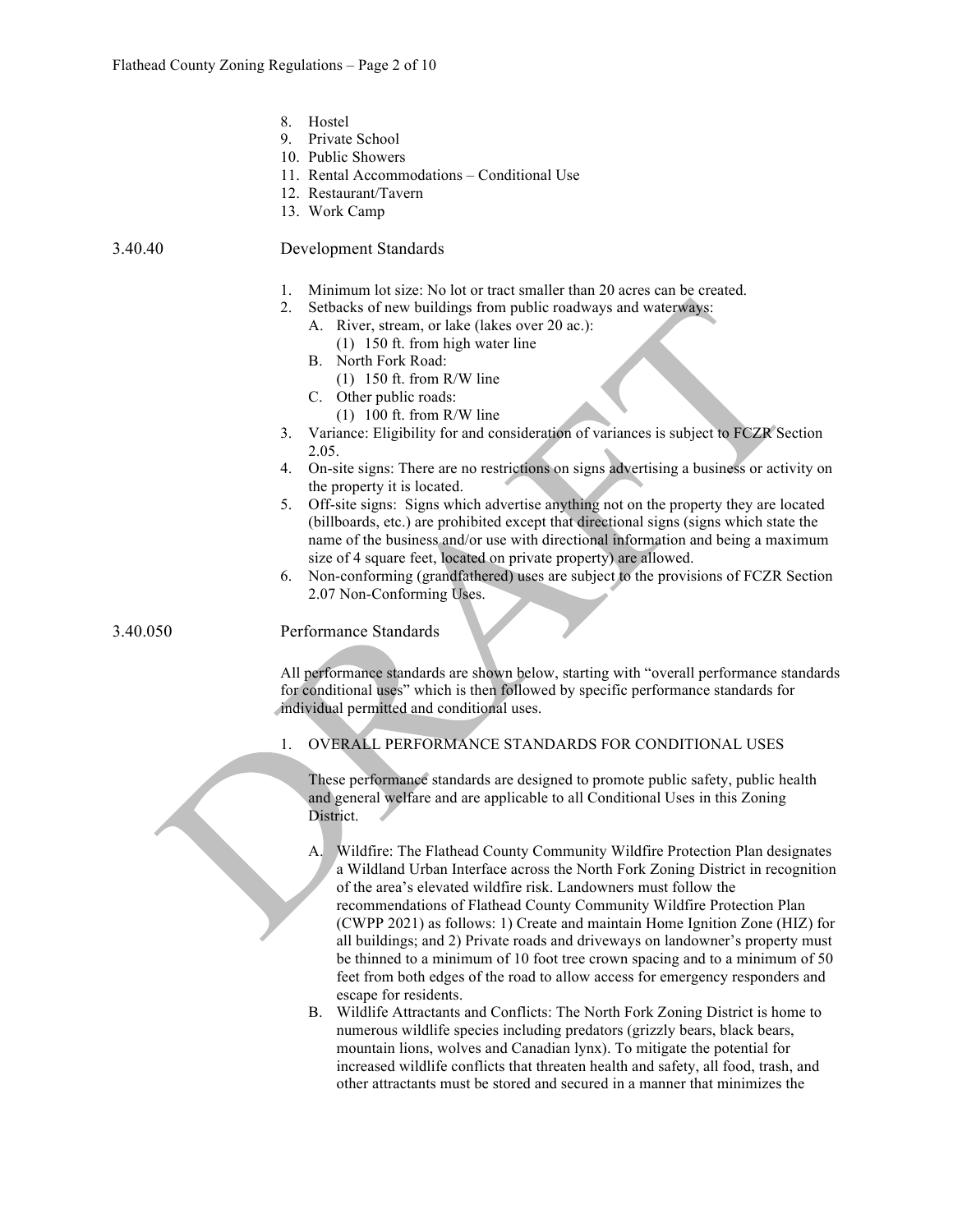potential for wildlife conflicts. Examples of secured storage include the use of bear proof: fences, containers, and/or buildings.

- C. Water Supply: The North Fork has no municipal water supply. Potable water is supplied by wells or surface water. Water supply must be adequate to serve the needs of the proposed use (FCZR 2.06.080 2 (C). The water supply must also meet Montana DNRC, DEQ, and MCA Title 85 Chapter 20 (Water Compacts) "beneficial water use" permitting requirements.
- D. Performance standards included in FCZR Section 2.06.080 (Criteria required for a conditional use permit) must be met, and, specific to "noise or vibration" (D(2)), generators must be muffled.

## 2. AGRICULTURE/TIMBER OPERATION

A. Wildlife Attractants and Conflicts: The North Fork Zoning District is home to numerous wildlife species including predators (grizzly bears, black bears, mountain lions, wolves and Canadian lynx). Agricultural operations involving animal husbandry must mitigate the potential for increased wildlife conflicts that threaten health and safety. For example, all food, feed, trash, and other attractants must be stored securely. Examples of secured storage include the use of bear proof: fences, containers, and/or buildings. Animals (e.g. chickens, horses, bees, etc.) must be adequately fenced and/or sheltered to prevent wildlife conflict.

## 3. CAMP AND RETREAT CENTER

- A. Lot size: A camp and retreat center is a higher density use, which brings together larger numbers of visitors unfamiliar with off the grid living in grizzly country. There are increased risks to public health and safety associated with food and garbage collection and storage, wildlife conflicts, and increased fire danger. A minimum lot size of 20 acres is required to:
	- (1) maintain defensible space standards, the required clearance area around a structure where combustible vegetation has been removed to minimize the risk of structural fires, without encroaching on neighbor's property as per recommendations of the Flathead County Wildfire Protection Plan (CWPP 2021) as follows: 1) Create and maintain Home Ignition Zone for all buildings and 2) Private roads and driveways on landowner's property must be thinned to a minimum of 10 foot tree crown spacing and to a minimum of 50 feet from both edges of the road to allow access for emergency responders and escape for residents.
	- (2) allow for secondary access (depending on site plan) to accommodate firefighting vehicles. (Flathead County CWPP).
	- (3) create a buffer zone to protect the health and safety of surrounding residences due to increased health and safety risks associated with food and garbage storage and disposal.
	- (4) maintain consistency with the North Fork Neighborhood Plan (Policy 2.3), and the Flathead Growth Policy. In particular, the Flathead County Growth Policy emphasizes the importance of community character-based land use systems to preserve rural character and states that "A fundamental objective of this type of system is to preserve the character of an area and enhance it where possible, to allow development but to assure that development is consistent with character." (See pages 168,184) It defines "rural" as characterized by low densities and large tracts of land (defined as a maximum of one dwelling unit per forty acres or one per twenty acres for large and medium tracts respectively).
- B. Wildlife Conflict: Must provide a Wildlife Conflict Prevention Plan that has been reviewed by FWP for their comments and recommended by the NFLUAC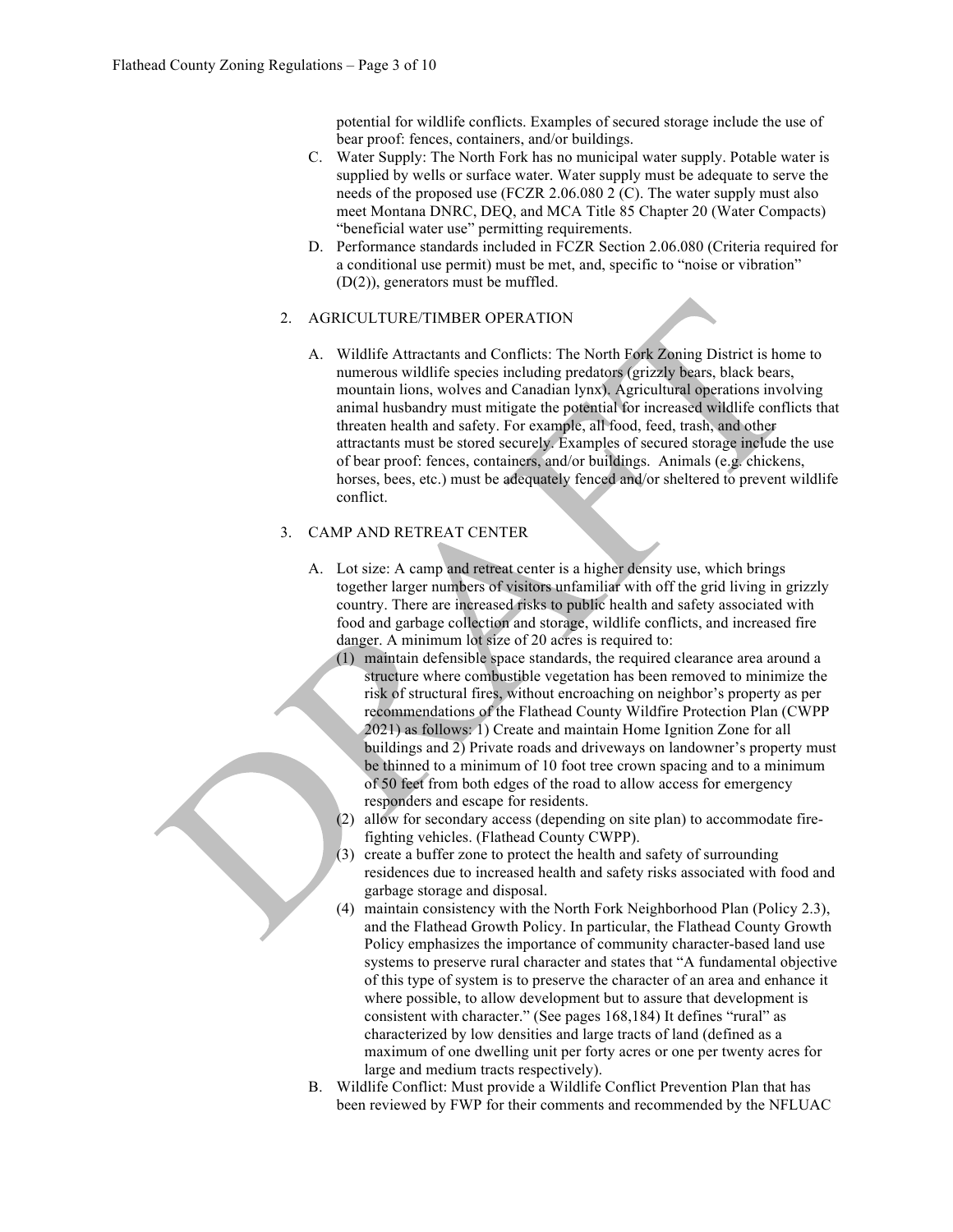for approval by the Flathead County Board of Adjustment. Failure to comply with the accepted plan may result in loss of the conditional use permit.

- C. Overnight Accommodations: Overnight accommodations are limited to Camp and Retreat Center customers only. They shall not be open to the general public as a separate and different use..
- D. Water Supply: In addition, to the overall performance standards for conditional uses, "Operation of the on-site water supply must comply with Food and Consumer Safety Circular 1-2012-Standards for Nonpublic Water Supplies Serving Licensed Establishments." Prior to operation of the camp and retreat center, the property owner will be required to obtain all necessary permitting from Environmental Health and DEQ
- E. Septic System: Human waste must be discharged to a human waste disposal system approved by the Flathead City-County Health Department. The Camp and Retreat Center design and occupation density must be consistent with its septic system permit.
- F. Access: Use of private shared roads must not increase health and safety risk to residents. Private roads and driveways on landowner's property must be thinned to a minimum of 10 feet between tree crowns and to a minimum of 50 feet from both edges of the road to allow access for emergency responders and escape for residents as per Community Wildfire Protection Plan (CWPP 2021). Dead-end roads are required to terminate with a cul-de-sac or hammerhead turn-around to allow for emergency vehicle turn-around (Flathead County Subdivision Regulations 4.7.16).
- G. Parking: Must meet parking requirements pursuant to FCZR Section 6.03.030.
- H. Hours of Operation: Quiet hours shall be maintained between 10:00 pm and 6:00am
- I. Lighting: All exterior lighting is required to comply with the lighting performance standards set forth in Section 5.12 FZCR.
- 4. CONVENIENCE STORE/SOUVENIR SHOP
	- Generators: Generators must be muffled.
	- B. Location: The location and operation of a convenience store/souvenir shop may not interfere with the comfortable enjoyment of life or property of neighbors so as to be considered a nuisance (MCA 27-30-101 (1)).
	- C. Parking: Parking space shall be provided as per FCZR 6.01.010 and 6.09.010
	- D. Access: Use of private shared roads must not increase health and safety risk to residents. Private roads and driveways on landowner's property must be thinned to a minimum of 10 foot tree crown spacing and to a minimum of 50 feet from both edges of the road to allow access for emergency responders and escape for residents as per Community Wildfire Protection Plan (CWPP). Dead-end roads are required to terminate with a cul-de-sac or hammerhead turn-around to allow for emergency vehicle turn-around (Flathead County Subdivision Regulations 4.7.16).

## 5. GRAVEL EXTRACTION

- A. This operation is limited to extraction of gravel; Asphalt and concrete batch plant operations are prohibited
- B. Lot Size: Flathead County regulations require extractive industries in the North Fork Zoning District be of a "small scale," which is further defined here as limited to 5 acres and 20,000 tons per year, as per the Transboundary Memorandum of Understanding with British Columbia.
- C. Hours: Hours of operation shall be limited to 7:00 AM to 7:00 PM, Monday through Friday.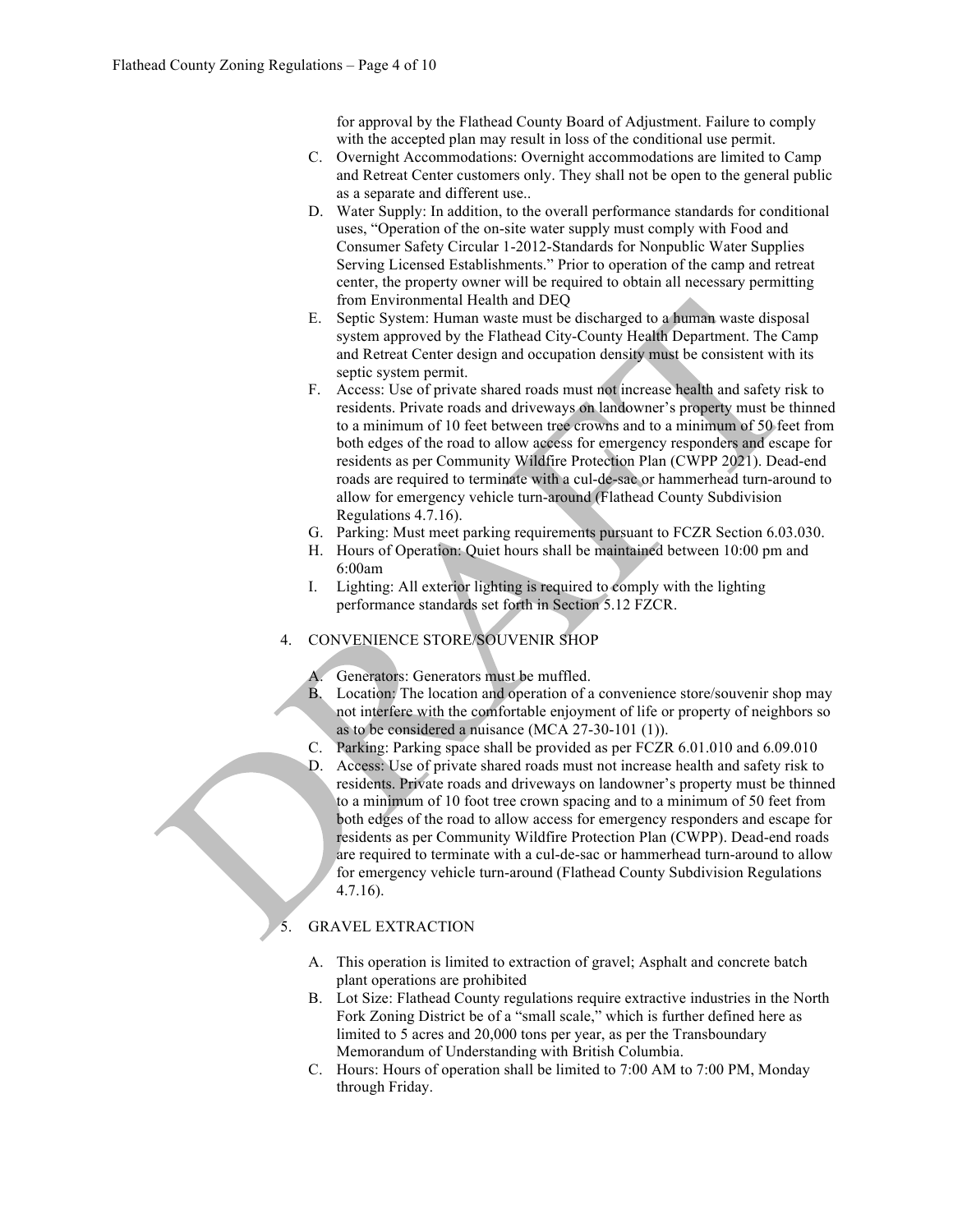- D. Location: The location and operation of a gravel pit may not interfere with the comfortable enjoyment of life or property of neighbors so as to be considered a nuisance (MCA 27-30-101 (1)).
- E. Parking: All parking areas for employee vehicles and company vehicles shall be provided onsite, or at the site of the existing permitted pit on the same tract of land.
- F. Dust: Dust abatement shall be performed on the site and interior access roads to limit any impacts to surrounding properties and general air quality.
- G. Noise: The applicant shall employ all available means to minimize noise and other nuisances generated by operations.
- H. Wildfire: Due to fire hazard and environmental quality concerns, the applicant shall not store unleaded gas, diesel fuel, or any hazardous materials onsite
- I. Access: Use of private shared roads must not increase health and safety risk to residents. Private roads and driveways on landowner's property must be thinned to a minimum of 10 foot tree crown spacing and to a minimum of 50 feet from both edges of the road to allow access for emergency responders and escape for residents as per Community Wildfire Protection Plan (CWPP 2021). Dead-end roads are required to terminate with a cul-de-sac or hammerhead turn-around to allow for emergency vehicle turn-around (Flathead County Subdivision Regulations 4.7.16). Access onto a County Road must comply with FCZR access requirements (6.16.020 4).
- J. Plan of Operations: Shall be signed and approved by the owner or operator and the Montana Department of Environmental Quality with a copy submitted to Flathead County Planning and Zoning within five working days of receipt.

# 6. HOME OCCUPATION

- A. Those of FCZR 5.06.010 and 5.06.020(1)A-G
- B. Wildlife Attractants and Conflicts: The North Fork Zoning District is home to numerous wildlife species including predators (grizzly bears, black bears, mountain lions, wolves and Canadian lynx). All food, trash, and other attractants must be stored and secured in a manner that minimizes the potential for wildlife conflicts. Examples of secured storage include the use of bear proof: fences, containers, and/or buildings.
- 7. HOSTEL

A. Lot size: A Hostel is a higher density use, which brings together larger numbers of visitors unfamiliar with off the grid living in grizzly country. There are increased risks to public health and safety associated with food and garbage collection and storage, wildlife conflicts, and increased fire danger. A minimum lot size of 20 acres is required to:

- (1) maintain defensible space standards, the required clearance area around a structure where combustible vegetation has been removed to minimize the risk of structural fires, without encroaching on neighbor's property as per recommendations of the Flathead County Wildfire Protection Plan (CWPP 2021) as follows: 1) Create and maintain Home Ignition Zone for all buildings; and 2) Private roads and driveways on landowner's property must be thinned to a minimum of 10 foot tree crown spacing and to a minimum of 50 feet from both edges of the road to allow access for emergency responders and escape for residents.
- (2) allow for secondary access (depending on site plan) to accommodate firefighting vehicles. (Flathead County CWPP).
- (3) create a buffer zone to protect the health and safety of surrounding residences due to increased health and safety risks associated with food and garbage storage and disposal.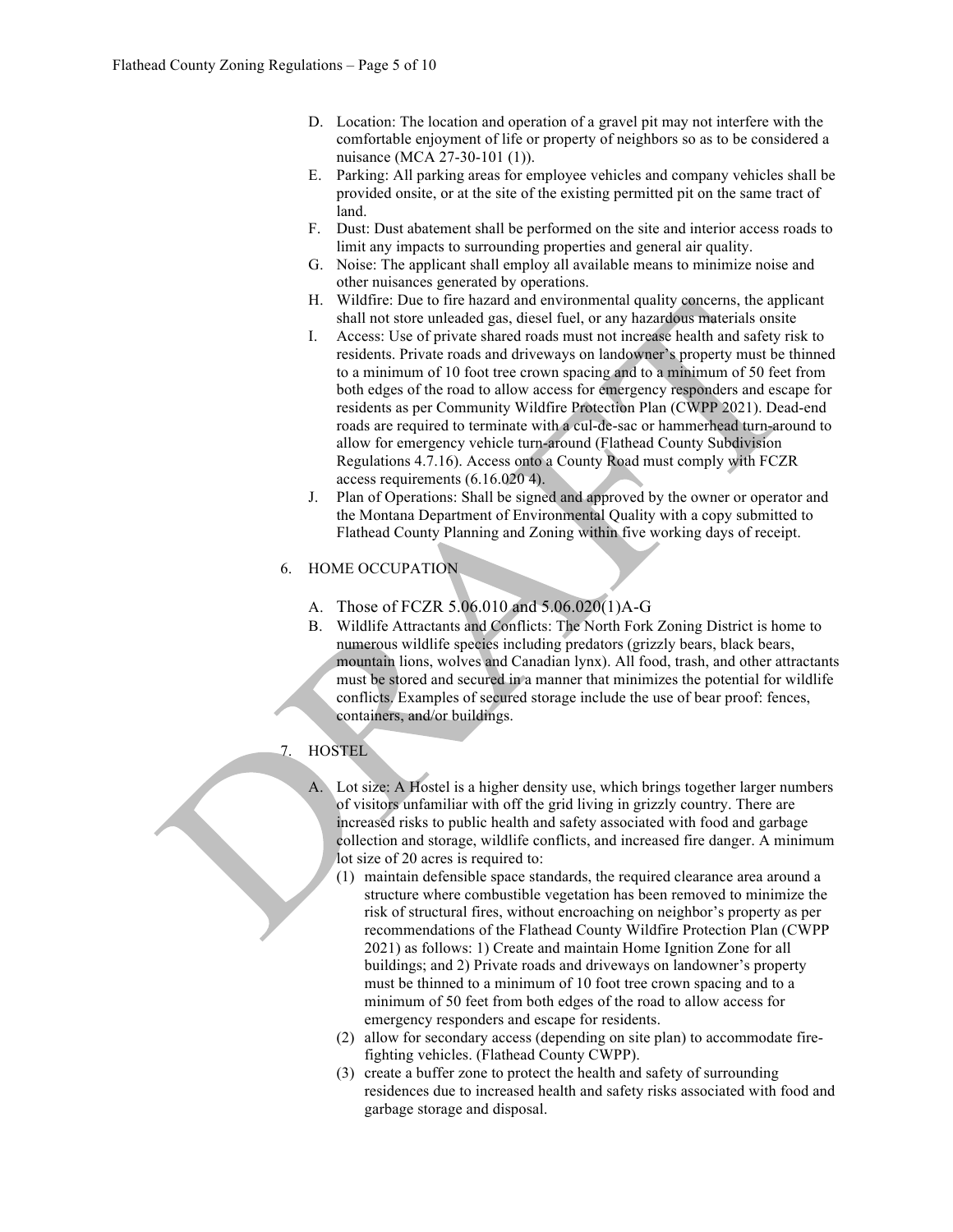- (4) maintain consistency with the North Fork Neighborhood Plan (Policy 2.3), and the Flathead Growth Policy. In particular, the Flathead County Growth Policy emphasizes the importance of community character-based land use systems to preserve rural character and states that "A fundamental objective of this type of system is to preserve the character of an area and enhance it where possible, to allow development but to assure that development is consistent with character." (See pages 168,184) It defines "rural" as characterized by low densities and large tracts of land (defined as a maximum of one dwelling unit per forty acres or one per twenty acres for large and medium tracts respectively).
- B. Wildlife Conflict: Must provide a Wildlife Conflict Prevention Plan that has been reviewed by FWP for their comments and recommended by the NFLUAC for approval by the Flathead County Board of Adjustment. Failure to comply with the accepted plan may result in loss of the conditional use permit.
- C. Water Supply: In addition, to the overall conditional use performance standards, "Operation of the on-site water supply must comply with Food and Consumer Safety Circular 1-2012-Standards for Nonpublic Water Supplies Serving Licensed Establishments." Prior to operation of the hostel, the property owner will be required to obtain all necessary permitting from Environmental Health and DEQ.
- D. Septic System: Human waste must be discharged to a human waste disposal system approved by the Flathead City-County Health Department and the Hostel design and accommodation density must be consistent with its septic system permit
- E. Parking: Must meet parking requirements pursuant to FCZR Section 6.03.030.
- F. Access: Use of private shared roads must not increase health and safety risk to residents. Private roads and driveways on landowner's property must be thinned to a minimum of 10 feet between tree crowns and to a minimum of 50 feet from both edges of the road to allow access for emergency responders and escape for residents as per Community Wildfire Protection Plan (CWPP 2021). Dead-end roads are required to terminate with a cul-de-sac or hammerhead turn-around to allow for emergency vehicle turn-around (Flathead County Subdivision Regulations 4.7.16).
- G. Hours of Operation: Quiet hours shall be maintained between 10:00 pm and 6:00 am.
- H. Lighting: All exterior lighting is required to comply with the lighting performance standards set forth in FCZR Section 5.12.
- 8. RENTAL ACCOMMODATIONS –PERMITTED USE
	- A. Density: Maximum density for Rental Accommodations is one rental accommodation for each five acres of contiguous property owned or contiguous property utilized for the same or a related business. However, for single tracts of record that are less than 5.0 acres, one Rental Accommodation is allowed, provided there is no contiguous ownership or contiguous shared use of adjoining parcels.
	- B. Maximum Rental Accommodations as a Permitted Use: The maximum number of allowable Rental Accommodations as a permitted use is four (4). A conditional use permit is required for five or more Rental Accommodations.
	- C. A deed restriction shall be placed on qualifying property by landowners when two or more rental cabins are built and placed in service. The purpose of the deed restriction is to inform future owners of the property of the rental cabin density allocation that has been used or to provide an additional mechanism to ensure compliance with the rental cabin density in the event of subdivision of the parent tract.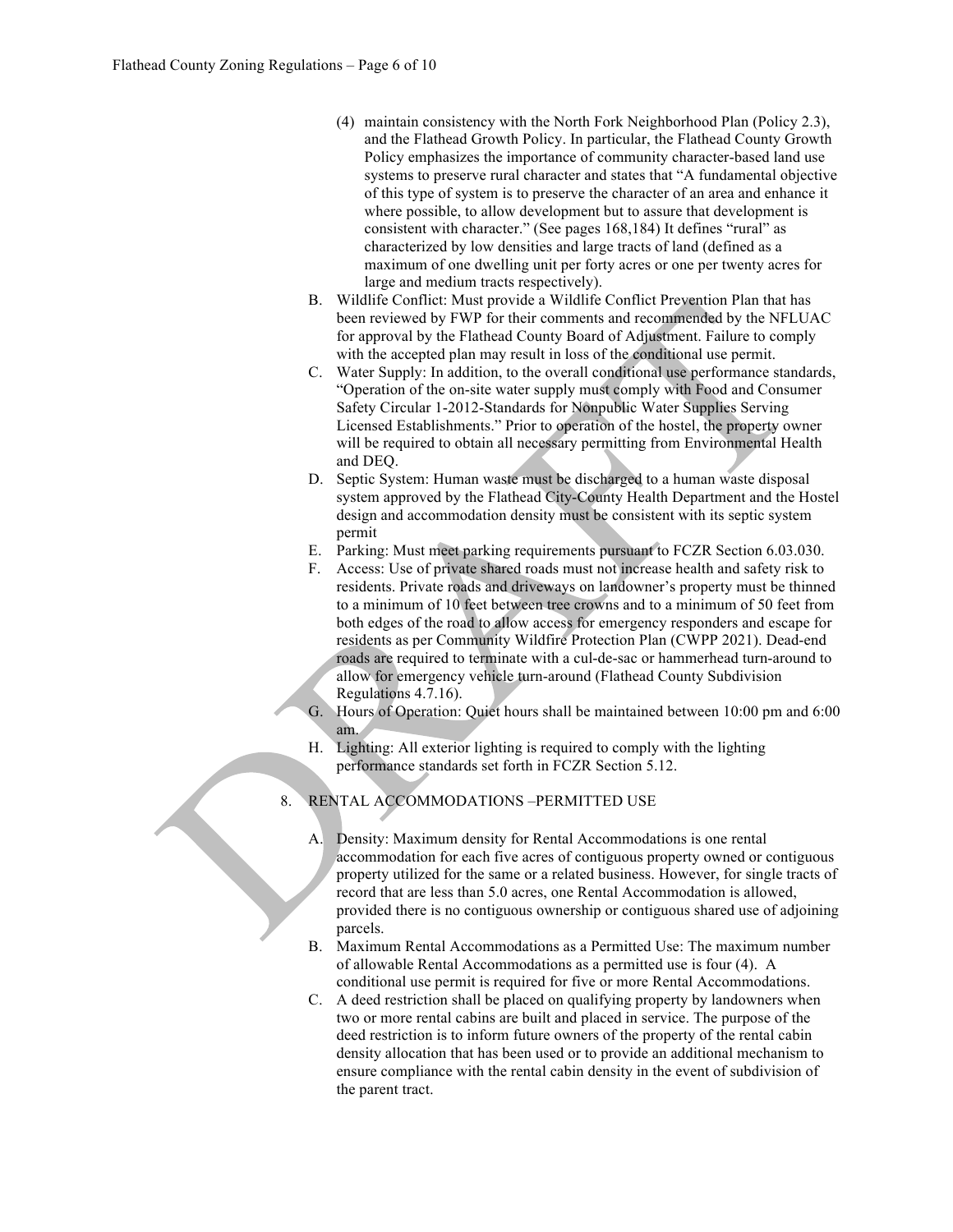D. Wildlife Attractants and Conflicts: The North Fork Zoning District is home to numerous wildlife species including predators (grizzly bears, black bears, mountain lions, wolves and Canadian lynx). All food, trash, and other attractants must be stored and secured in a manner that minimizes the potential for wildlife conflicts. Examples of secured storage include the use of bear proof: fences, containers, and/or buildings,

### 9. RENTAL ACCOMMODATIONS – CONDITIONAL USE

- A. Performance standards shall include all those for Rental Accommodations Permitted Use and shall include FCZR 5.11 governing conditional use of shortterm rentals.
- B. The rental of any RV or camping space must undergo subdivision review as per Flathead County Subdivision Regulations.
- C. Wildlife Conflict: Must provide a Wildlife Conflict Prevention Plan that has been reviewed by FWP for their comments and recommended by the NFLUAC for approval by the Flathead County Board of Adjustment. Failure to comply with the accepted plan may result in loss of the conditional use permit.

## 10. RESTAURANT/TAVERN

- A. Must provide a Wildlife Conflict Prevention Plan that has been reviewed by FWP for their comments and recommended by the NFLUAC for approval by the Flathead County Board of Adjustment. Failure to comply with the accepted plan may result in loss of the conditional use permit.
- B. Water: "Operation of the on-site water supply must comply with Food and Consumer Safety Circular 1-2012-Standards for Nonpublic Water Supplies Serving Licensed Establishments." Prior to operation of the Restaurant/Tavern, the property owner will be required to obtain all necessary permitting from Environmental Health and DEQ.
- C. Septic System: Human waste must be discharged to a human waste disposal system approved by the Flathead City-County Health Department and Rental Accommodations design and accommodation density must be consistent with its septic system permit.
- D. Access: Use of private shared roads must not increase health and safety risk to residents. Private roads and driveways on landowner's property must be thinned to a minimum of 10 foot tree crown spacing and to a minimum of 50 feet from both edges of the road to allow access for emergency responders and escape for residents as per Community Wildfire Protection Plan (CWPP 2021). Dead-end roads are required to terminate with a cul-de-sac or hammerhead turn-around to allow for emergency vehicle turn-around (Flathead County Subdivision Regulations 4.7.16).
- E. Parking: Restaurant/Tavern must meet parking requirements pursuant to Section 6.07.020 FCZR.
- F. Lighting: All exterior lighting is required to comply with the lighting performance standards set forth in Section 5.12 FCZR.

## 11. WORK CAMP

- A. Hours: Work Camp quiet hours are from 10:00 pm to 7:00 am when in residential locations.
- B. Conduct: Work Camp operators must ensure that Work Camp operations and employee behaviors do not negatively affect existing neighborhoods and residents.
- C. Must provide a Wildlife Conflict Prevention Plan that has been reviewed by FWP for their comments and recommended by the NFLUAC for approval by the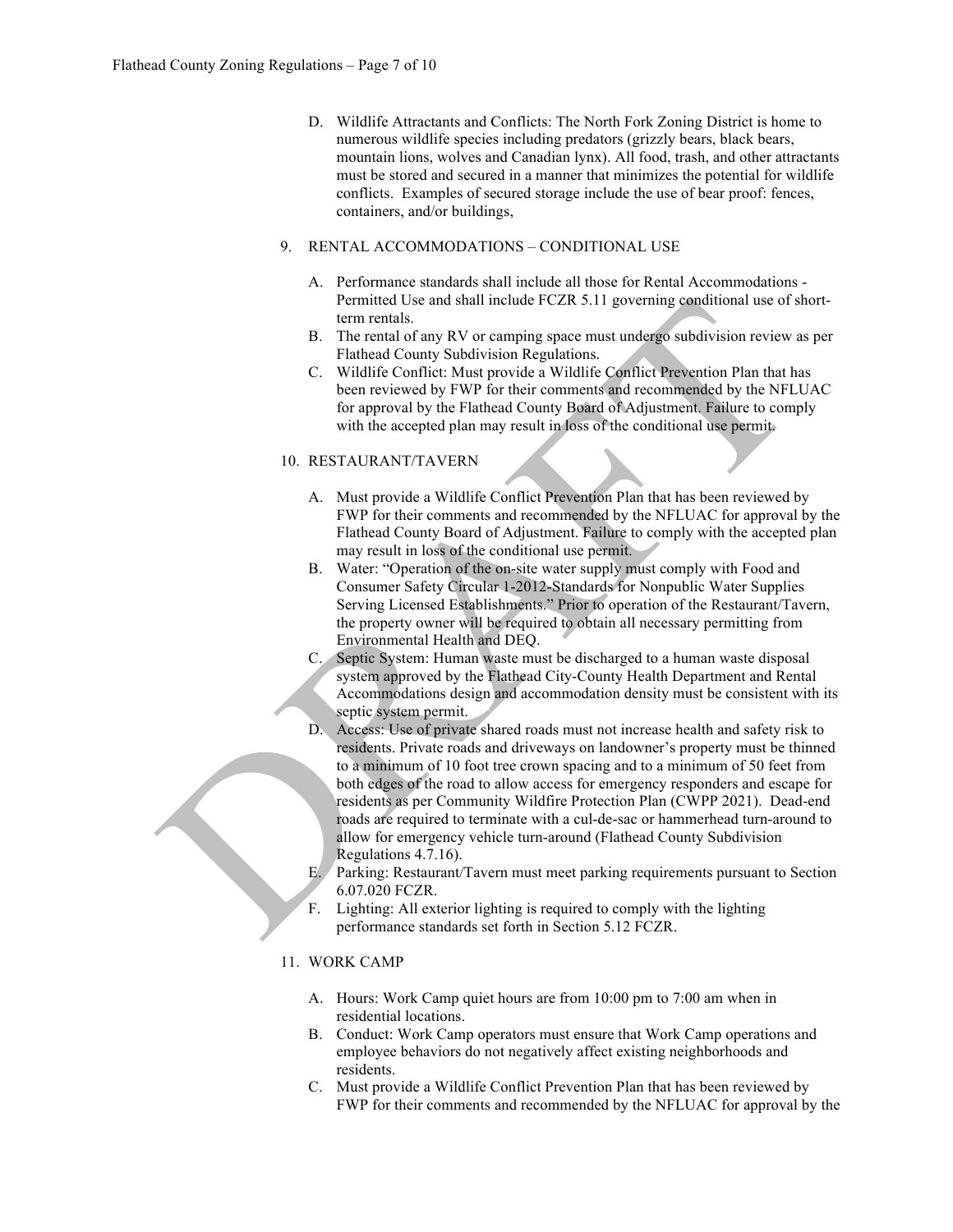Flathead County Board of Adjustment. Failure to comply with the accepted plan may result in loss of the conditional use permit.

D. Lighting: All exterior lighting is required to comply with the lighting performance standards set forth in Section 5.12 FCZR.

#### 3.40.060 Definitions

The definitions for Uses in these regulations are to be those used in the Flathead County Zoning Regulations, except for Uses that have a specific definition set forth below. The definitions stated below shall only apply to this Zoning District.

#### 1. PERMITTED USES

- A. AGRICULTURE/TIMBER OPERATION: The use of land for agricultural purposes including farming, pasturage, grazing land, small-scale animal and poultry husbandry, farmer's markets, and for raising and harvesting timber. Feedlots and the necessary accessory uses for packing, treating, storing or shipping of products are not permitted.
- B. GUEST ACCOMMODATION: Any owner provided accommodation (including but not limited to a cabin, tent, yurt, or tepee, etc.), which is accessory to a single-family, dwelling and made available, free of charge, for overnight use by owner, family or friends. If a Guest Accommodation is rented for payment in cash, kind, or services (with the exception of household help), it shall be deemed a Rental Accommodation and subject to all performance standards placed upon Rental Accommodations in this Zoning District.
- C. HOME OCCUPATION PERMITTED USE: Any use conducted entirely within the dwelling (FCZR 8.09.040), accessory buildings or outbuildings and carried on by the landowner, members of the landowner's immediate family, that has no more than one non-family full time equivalent (FTE) on-site employee, and that is clearly incidental and secondary to the dwelling for dwelling purposes. The FTE employee limitation does not apply to off-site employees.
- D. RENTAL ACCOMMODATIONS PERMITTED USE: Rental Accommodations include any structure (temporary or permanent) made available by the landowner for overnight accommodation and for which payment is received in cash or in-kind. Rental Accommodations may be permanent or temporary structures (and include, but are not limited to, cabins, tents, walled tents, teepees, yurts, sheep wagons, or any other landowner provided structure) Rental accommodations are a residential use and do not include commercial uses such as motels, lodges, hostels, villas, timeshares, conference centers, corporate retreats, or event venues. Rental Accommodations must be accessory to a single-family dwelling. If the single-family dwelling is rented, it must be accounted for in the rental density performance standard. (The rental of any space must undergo subdivision review as per Flathead County Subdivision Regulations. See Rental Accommodations—Conditional Use below.)
- 2. Definitions Conditional Uses
	- A. CAMP AND RETREAT CENTER: In the North Fork Zoning District, a camp and retreat center is defined as a land use that provides on-site educational, recreational, wellness or leisure activities "characterized by rural settings in a rustic environment." (FCZR 4.03.010).
	- B. COIN OPERATED LAUNDRY: A coin operated laundry is defined as commercial-grade, self-service laundry equipment placed into service in a retail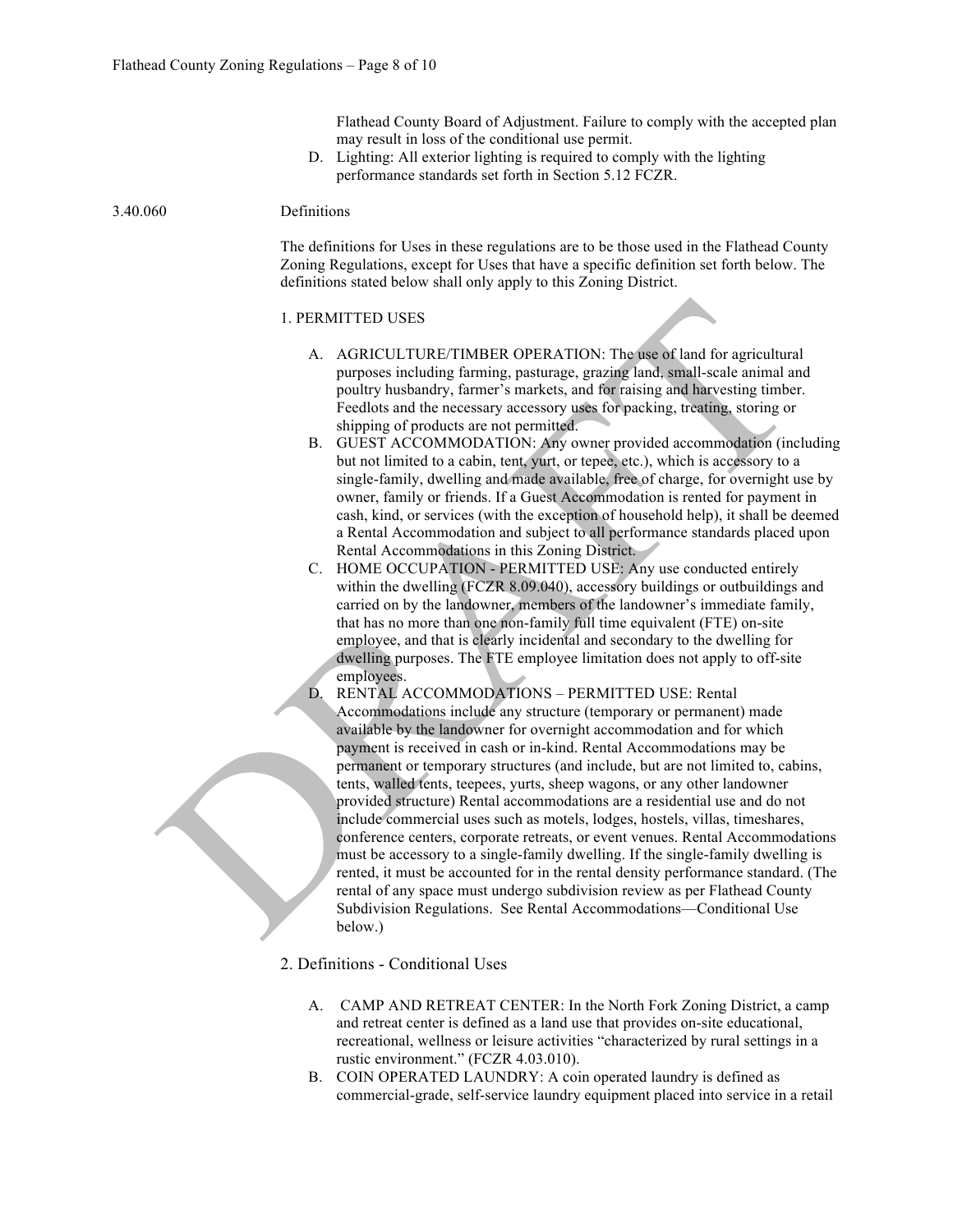space. For purposes of public safety and sanitation, a Coin Operated Laundry must be accessory to an existing business, excluding home occupation businesses.

- C. CONVENIENCE STORE/SOUVENIR SHOP: A type of general retail store that carries a limited range of merchandise oriented to convenience shopping needs gifts and souvenirs.
- D. GRAVEL EXTRACTION: Gravel Extraction in the North Fork Zoning District is per the definition in FCZR 8.08.025 except as noted in the performance standards in 3.40.050 (6)
- E. HOME OCCUPATION CONDITIONAL USE: Any use conducted entirely within the dwelling (FCZR 8.09.040), accessory buildings or outbuildings and carried on by the landowner, members of the landowner's immediate family, that has more than one (1) non-family full time equivalent (FTE) on-site employee, and that is clearly incidental and secondary to the dwelling for dwelling purposes; and/or vehicle traffic exceeds sixteen (16) vehicle trips, but less than thirty-two (32) vehicle trips all day.
- F. HOSTEL: A hostel is a type of transient lodging facility that offers basic overnight accommodations typified by dormitory-style sleeping quarters, and communal amenities such as shared living, dining, kitchen, and restroom facilities.
- G. PRIVATE SCHOOL: A nonpublic, academic school that operates in compliance with Montana state law governing private schools.
- H. PUBLIC SHOWER: A public shower provides bathing facilities to the general public for payment either in cash or in-kind. For purposes of public safety and sanitation, a public shower must be accessory to an existing business, excluding home occupation businesses.
- I. RENTAL ACCOMMODATIONS CONDITIONAL USE: The definition for Rental Accommodations - Conditional Use shall be the same as Rental Accommodations - Permitted Use except that a conditional use permit is required for more than four (4) Rental Accommodations per property or for the rental of any space for renter provided accommodations such as tents or RV's (MCA 50-52)
- J. RESTAURANT/TAVERN: An operation, whether mobile or at a temporary or stationary facility or location, that stores, processes, packages, serves, or vends food or beverages (alcoholic or non-alcoholic) directly to the consumer or otherwise provides food or beverages for human consumption. A Restaurant/Tavern may sell packaged liquor in accordance with an appropriate liquor license. Within the North Fork Zoning District, casinos are not included in the definition of a Restaurant/Tavern.
- K. WORK CAMP: A parcel of land on which housing is provided by employer(s) for two or more employees of a North Fork business, for the exclusive use of the employees of the employer. Housing may include camping spaces, trailer parking spaces, mobile, modular, or other permanent structures, and includes any associated water supply and distribution system, sewage collection and disposal system, solid waste collection and disposal system.

# 3. Other Definitions

A. WILDLIFE CONFLICT PREVENTION PLAN: A plan that specifically details how an applicant for a Conditional Use Permit will ensure that their Use will not create a health and safety risk due to wildlife conflicts. At a minimum, the plan should address the specific operating procedures that will be implemented for: 1) food storage, 2) waste storage and disposal, 3) isolation of attractants such as barbeque grills and food handling areas, and 4) education and training of employees, guests and clientele. The plan should identify measures to be employed, as appropriate for the Conditional Use, such as bear proof containers